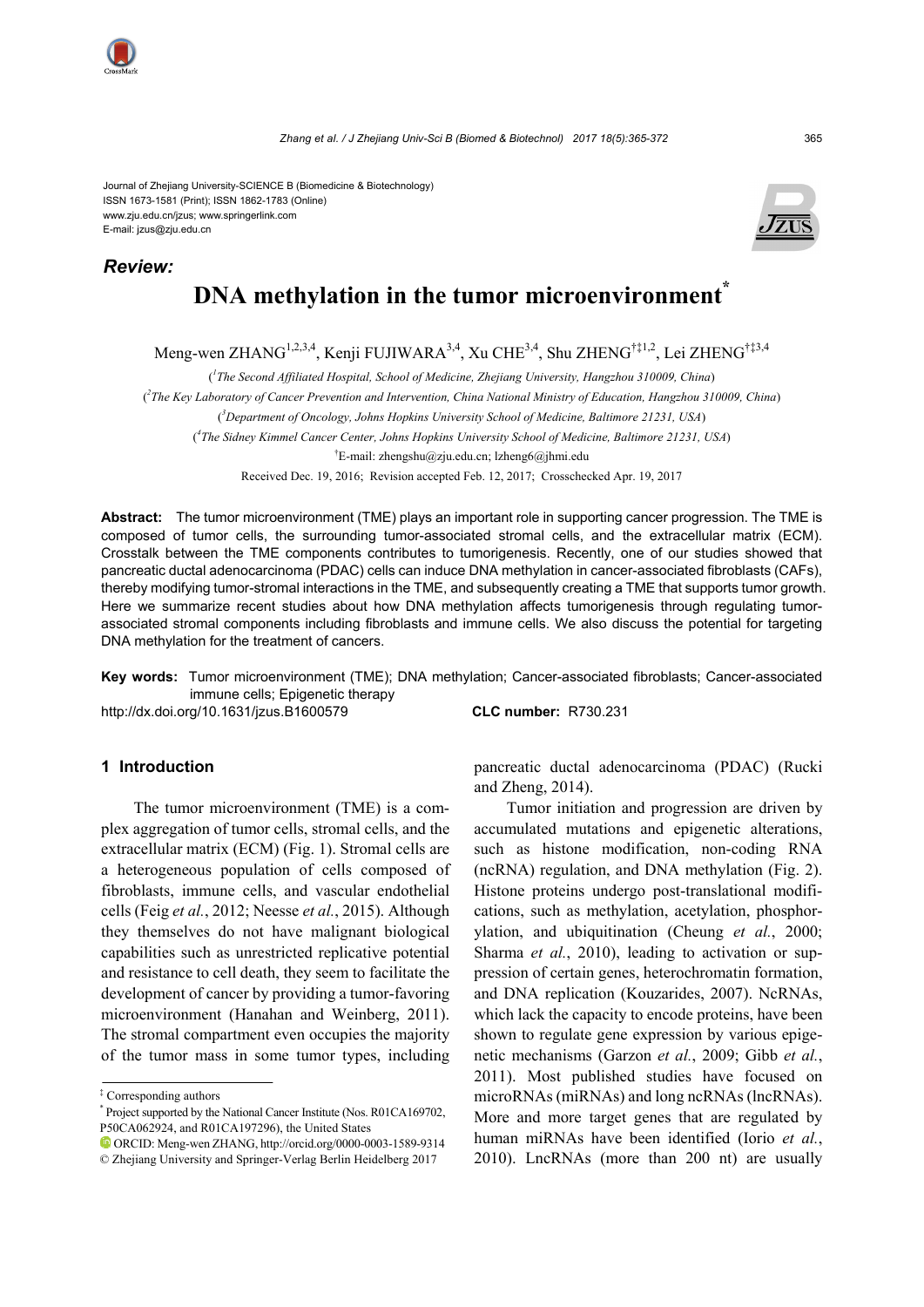longer than miRNAs. They regulate gene expression in various ways including generating miRNAs (Cui *et al.*, 2002), inducing long-range chromatin looping (Ling *et al.*, 2013), and interacting with proteins (Xiang *et al.*, 2014).



**Fig. 1 Schematic representation of the TME**

A typical tumor microenvironment (TME) is composed mainly of cancer cells, cancer-associated fibroblasts (CAFs), multiple types of immune cells (T lymphocytes, B cells, natural killer (NK) cells, macrophages, and antigen presenting cells), vessels, and extracellular matrix (ECM)



**Fig. 2 Epigenetic regulation, such as histone modification, non-coding RNA regulation, and DNA methylation, leads to different gene expressions in the tumor microenvironment (TME)**

DNA methylation is a stable and heritable change in gene structure without a change in DNA sequence (Bird, 2007; Easwaran *et al.*, 2014). Among all the epigenetic alterations, DNA methylation is the most frequently studied mechanism involved in regulating gene expression. DNA hypermethylation in the promoter region of tumor suppressor genes leads to the epigenetic silencing of those genes, and is a

hallmark of cancer (Esteller, 2007; Gronbaek *et al.*, 2007; Vincent *et al.*, 2011).

There have been many studies of the malignant behavior of cancer cells and the epigenetic alterations in tumor cells or cancer stem cells (Liu *et al*., 2015), but few have reported the role of DNA methylation in tumor-associated stromal cells. In this review we summarize recent studies demonstrating how DNA methylation regulates the phenotypes of tumorassociated stromal cells and discuss the potential of drugs targeting DNA-methylation for the treatment of specific cancers.

## **2 DNA methylation in cancer-associated fibroblasts**

Cancer-associated fibroblasts (CAFs) acquire their activated phenotype in the TME as a result of interactions with tumor cells or tumor cell-derived biomolecules. CAFs constitute the most abundant population in the tumor stroma, contribute to tumorigenesis by secreting various factors that regulate intercellular signaling in tumor cells, and mechanically remodel the cancer tissue (Karagiannis *et al.*, 2012; Xing *et al.*, 2015; Gascard and Tlsty, 2016; Ishii *et al.*, 2016).

Jiang *et al.* (2008) used methylation-sensitive single nucleotide polymorphism arrays (MSNPs) to analyze DNA methylation in stromal CAFs isolated from human gastric cancers and their accompanying reactive normal stromal cells. Their findings indicated that the global DNA hypomethylation of CAFs was similar to that of tumor cells. Only a few genes had hypermethylation in CAFs compared to normal fibroblasts. These hypermethylated genes (homeobox A9 (*HOXA9*) and *HOXB6*) were independently validated by bisulfite sequencing. Genome-wide human methylation microarray analysis was conducted on CAFs and paired control fibroblasts from non-small cell lung cancer patients by Vizoso *et al.* (2015). Compared with normal fibroblasts, they found global DNA hypomethylation in CAFs accompanied by some hypermethylated genes. These DNA methylation alterations had a selective impact on gene expression in the transforming growth factor-β (TGF-β) pathway. TGF-β signaling is well established in CAF activation (Zhi *et al.*, 2010), thus providing one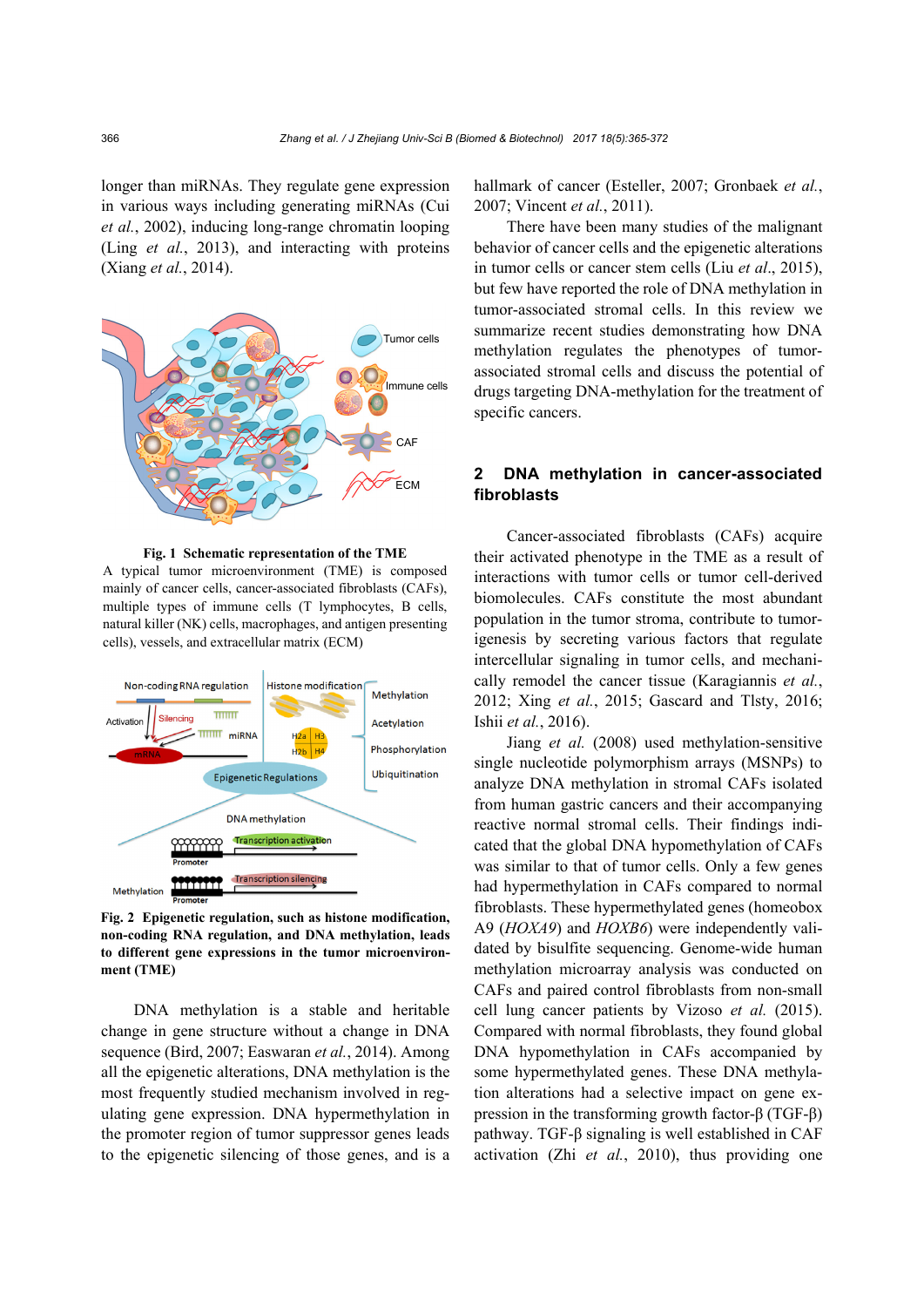mechanism for the activation of CAFs under the control of methylation. Albrengues *et al.* (2015) found that normal fibroblasts can be reprogrammed to harbor a proinvasive phenotype by treatment with leukemia inducible factor (LIF), a proinflammatory cytokine secreted by tumor cells. LIF induced methylation in the promoter of the protein phosphatase regulator SHP1 (*SHP-1*) and the loss of *SHP-1*, resulting in the constitutive activation of Janus activated kinase 1/ signal transducer and activator of transcription 3 (JAK1/STAT3) signaling, which drives normal fibroblasts to become proinvasive CAFs. When CAFs were treated with a DNA methyltransferase (DNMT) inhibitor, 5-Aza-2'-deoxycytidine (decitabine, DAC), *SHP-1* expression was restored, JAK1/STAT3 signaling was inhibited, and the CAFs lost their protumoral capabilities. These studies suggest that DNA methylation plays a significant role in mediating the cancer promoting activities of fibroblasts.

The activation of CAFs is mechanistically similar to that of myofibroblasts. Both have a high expression of α-smooth muscle actin (α-SMA) (Hinz *et al.*, 2007). Myofibroblasts are the primary contributors to fibrosis, which drives some invasive cancers, especially liver cancer (Pinzani *et al.*, 2005; de Wever *et al.*, 2008). Many studies have explored methylation changes in fibrotic diseases such as hepatic, pulmonary, and renal fibrosis (Mann *et al.*, 2010; Rabinovich *et al.*, 2012; Tampe *et al.*, 2014). Gotze *et al.* (2015) found global DNA hypomethylation in the early stage of hepatic stellate cell (HSC) activation, similar to the findings in CAFs. The CAFs and HSCs used for methylation array analysis in these studies were passaged three to four times or cultured in serum-free medium for several days in vitro, which may itself have caused some changes. El Taghdouini *et al.* (2015) first reported comparative gene expression and promoter methylation in freshly isolated uncultured human liver cells and culture-activated HSCs, showing that activation of HSCs is partially associated with specific DNA methylation changes in vitro. Similar findings were obtained by Page *et al.* (2016), who showed that HSC transdifferentiation was accompanied by DNA methylation.

A recent study by Xiao *et al.* (2016) used merged analysis of DNA methylation arrays and gene expression arrays to identify genes that were both methylated and downregulated in PDAC-derived CAFs or human mesenchymal stem cells (MSCs) after co-culture with PDAC cells. They used the co-culture model to provide CAFs with direct contact with tumor cells and identified the genes whose methylation and expression patterns were reprogrammed by tumor cells. In particular, this study demonstrated that suppressor of cytokine signaling 1 (*SOCS1*) was silenced in CAFs by DNMT-dependent promoter methylation as a result of interacting with tumor cells of PDAC. The induction of *SOCS1* methylation in CAFs requires direct contact between tumor cells and CAFs. *SOCS1* methylation was reversed by DNMT1 knockdown in MSCs, pretreating MSCs with DAC or transfecting MSCs with miR29b, which was previously found to be able to induce *SOCS1* expression by promoter demethylation (Amodio *et al.*, 2013). The methylation and downregulated expression of *SOCS1* can activate STAT3 signaling, leading to high expression of insulin-like growth factor-1 (*IGF-1*) in CAFs. CAFs were shown to promote tumor progression and invasion through secreting the protumoral growth factor IGF-1 (Mueller and Fusenig, 2004; Ahmed and Farquharson, 2010).

Vizoso *et al.* (2015) identified hypermethylationassociated SMAD family member 3 (*SMAD3*) silencing in CAFs, which was associated with aberrant response to exogenous TGF-β1. Exogenous TGF-β1 can induce contractility and ECM expression in CAFs, but not in normal fibroblasts, suggesting that *SMAD3* silencing promotes hyperresponsiveness to TGF-β in CAFs. However, *SMAD3* depletion was shown to decrease contractility and ECM expression in other kinds of fibroblasts (Wang *et al.*, 2007). Yu *et al.* (2012) identified ADAM metallopeptidase domain 12 (*ADAM12*) as hypomethylated and overexpressed in CAFs derived from primary PDAC compared to normal fibroblasts. Consistently, overexpression of *ADAM12* in CAFs was reported to be protumoral (Iba *et al.*, 1999). All these studies demonstrate that both hyper- and hypomethylation of specific genes contribute to the activation of CAFs.

#### **3 DNA methylation in immune cells**

Tumor initiation and progression are often accompanied by the inhibition of anticancer response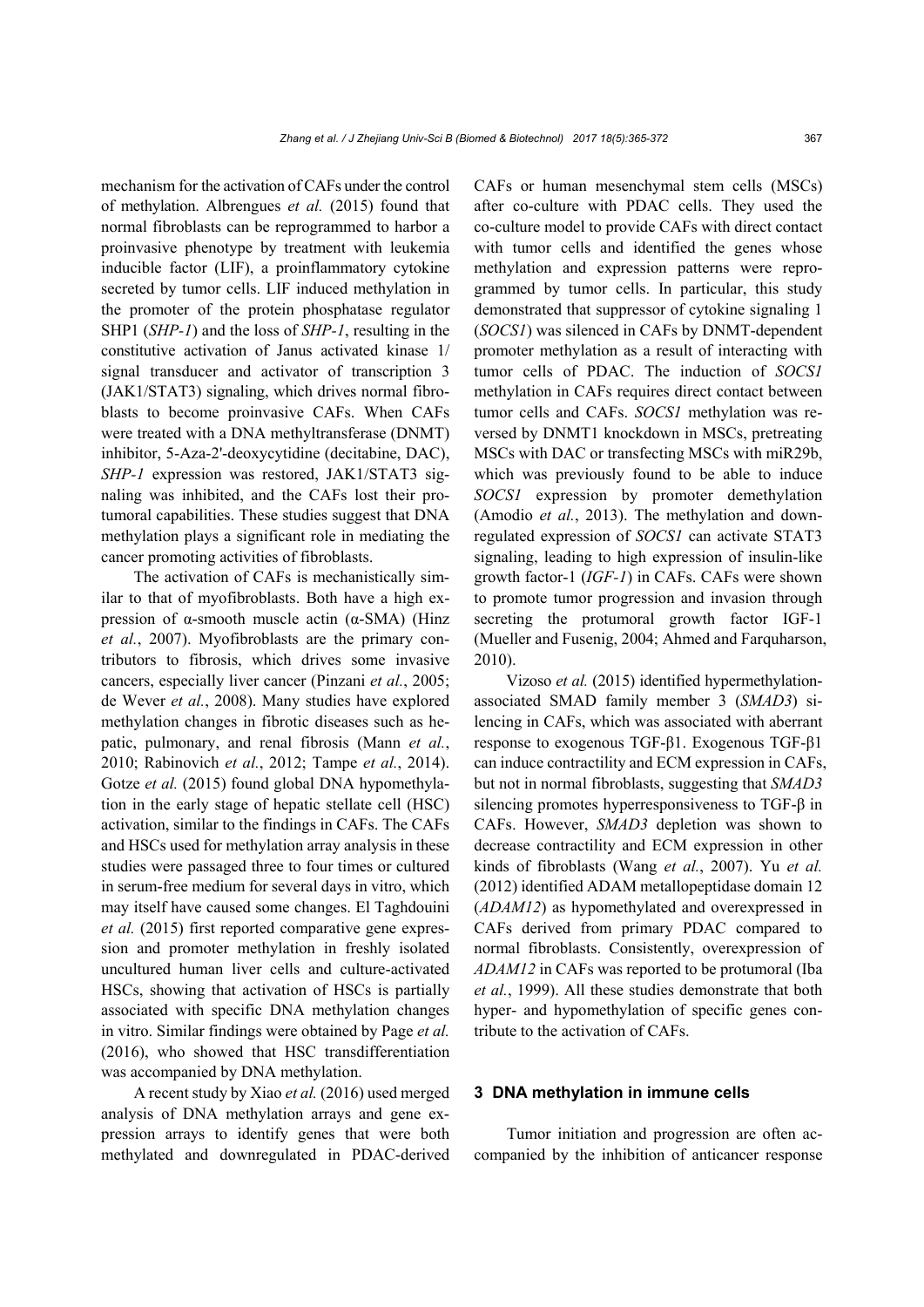and dysregulation of inflammatory activity (Berraondo *et al.*, 2016; Sukari *et al.*, 2016). Various kinds of solid tumors are characterized by the presence of immune cells, such as T lymphocytes, B cells, natural killer (NK) cells, macrophages, and antigen-presenting cells. These immune cells in the TME exhibit different behaviors and morphologies as a result of aberrant differentiation (Peric-Hupkes *et al.*, 2010). For example, macrophages are a heterogeneous population of immune cells with a myeloid lineage. They can differentiate into M1 or M2 phenotypes by epigenetically regulating lineage-specific enhancers and promoters. Accumulated epigenetic studies have demonstrated that DNA methylation plays an important role in lineage-specific changes in immune cells, influencing the expression of genes crucial for the identity of immune cells and promoting cellular responses to stimuli (Sorensen *et al.*, 2010; Smith and Meissner, 2013; Luperchio *et al.*, 2014).

Epigenetic modification plays an important role in regulating immune cell differentiation. Schuyler *et al.* (2016) analyzed 112 whole-genome bisulfite sequencing datasets from the BLUEPRINT Epigenome Project (http://www.blueprint-epigenome.eu) to identify the global DNA methylation trends among different lineages of immune cells and the cancers that arise from them, especially leukemia and lymphoma. They found distinct methylation patterns in the myeloid and lymphoid lineages in cancer tissues. The global methylation level increased during macrophage differentiation and activation, while it dropped in both T and B lymphocytes. Other studies also showed that different methylation patterns contribute to the activation of myeloid and lymphoid cells (Broske *et al.*, 2009; Bock *et al.*, 2012). Sido *et al.* (2015) found that  $\Delta^9$ -tetrahydrocannabinol (THC), an exogenous cannabinoid, can induce hypermethylation of DNMT3a and DNMT3b in mouse cancer models. Furthermore, promoter regions of key functional genes (arginase 1 (*Arg1*) and *STAT3*) of myeloidderived suppressor cells (MDSCs) were demethylated in THC-treated MDSCs as a result of the alteration in DNMT activity. The high expressions of *Arg1* and *STAT3* were associated with the highly immunosuppressive nature of activated MDSCs (Trikha and Carson, 2014). Thus, THC had mediated epigenetic changes to promote MDSC differentiation and function in the TME.

The methylation status of immune genes influences the tumor immune response in the TME, and correlates with the density of tumor-infiltrating lymphocytes. Janson *et al.* (2008) demonstrated the different methylation status of the interferon-γ (*IFN-γ*) gene promoter and upstream enhancer in naive CD4<sup>+</sup> T lymphocytes. However, the *IFN-γ* gene promoter and enhancer were demethylated in Th1 lymphocytes, where the expression of *IFN-γ* was induced. Th2-differentiated lymphocytes remained hypermethylated in the *IFN-γ* promotor and enhancer. These data suggested that Th1/Th2 differentiation may be mediated by methylation and demethylation of the *IFN-γ* gene. Further investigation of the colon cancer-derived tumor-infiltrating lymphocytes demonstrated that hypermethylation of the *IFN-γ* gene can prevent the maturation of Th1 lymphocytes. This may be the epigenetic mechanism for tumor-induced immunosuppression. By performing DNA methylation profiling in normal breast tissues and infiltrating ductal carcinomas, Dedeurwaerder et al. (2011) identified several hypomethylated genes correlated with high T lymphocyte infiltration, including lymphocyte transmembrane adaptor 1 (*LAX1*), signaling threshold regulating transmembrane adaptor 1 (*SIT1*), and ubiquitin associated and SH3 domain containing A (*UBASH3A*). Furthermore, the study revealed that hypermethylation of these genes accounted for an enhanced antitumor T-cell response, and had an independent prognostic value. Ke *et al.* (2016) established a co-culture system to study the effect of nonsmall-cell lung cancer cells on the phenotype and function of CD4<sup>+</sup> regulatory T cells (Tregs). The study showed that decreased activity of DNMTs in  $CD4^+$ Tregs was accompanied by demethylation of the forkhead box P3 (*FOXP3*) gene promoter and downregulation of immune responses in the TME. Wieczorek *et al.* (2009) showed that DNA methylation of *FOXP3* was a more consistent and specific marker for the quantification of Tregs in lung and colorectal tumor tissues than gene or protein expression levels.

### **4 Epigenetic therapy targets stromal cells in the tumor microenvironment**

A number of studies have confirmed the tight connection between DNA methylation and tumorigenesis.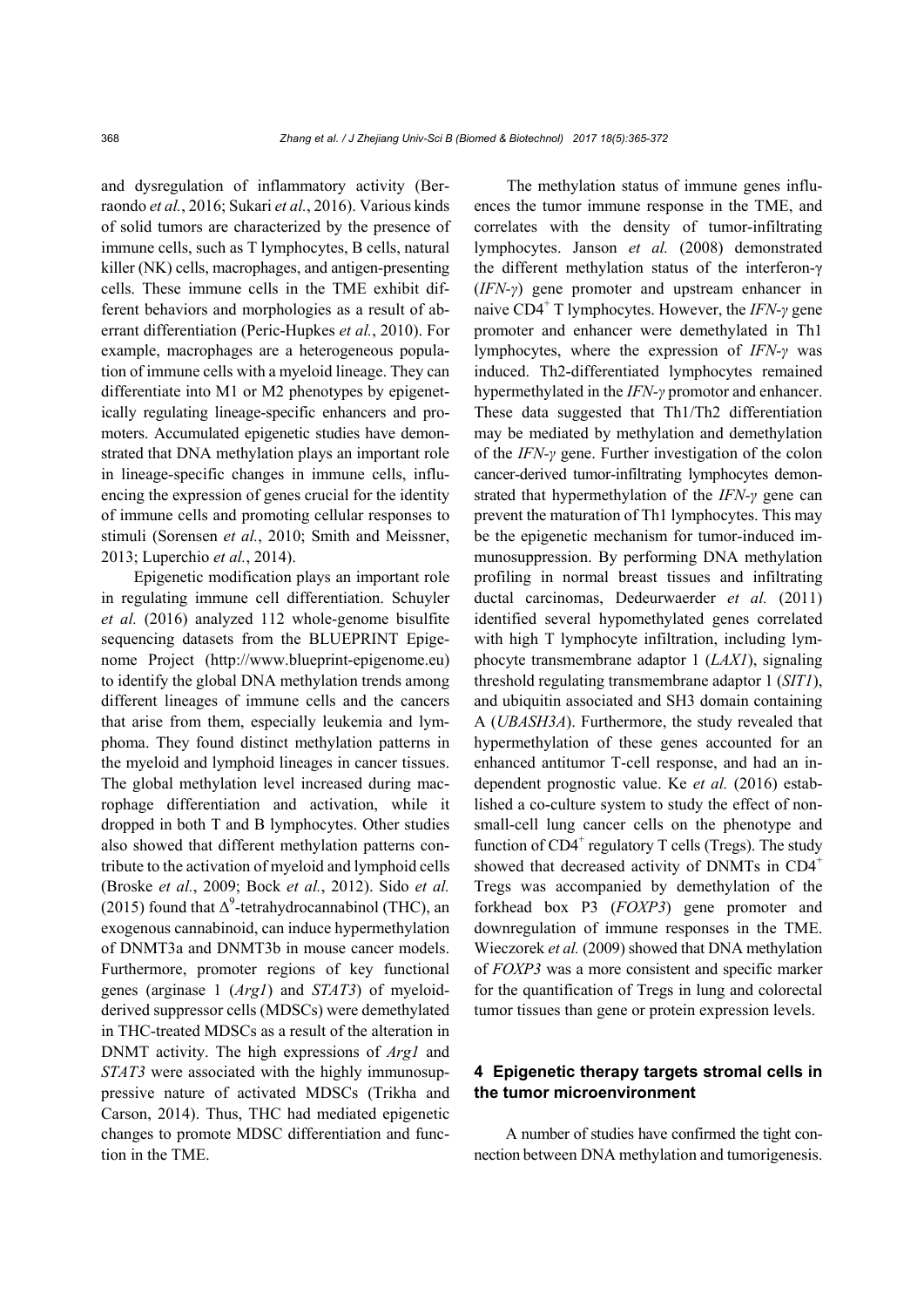Inactivation of tumor suppressor genes, mediated through DNA methylation, contributes to the tumorigenesis process. Drugs inhibiting DNA methylation have been developed in in vitro and animal experiments as a potential therapeutic approach to suppress tumor cells (van Kampen *et al.*, 2014; Chiappinelli *et al.*, 2016). Several of them have been approved by the Food and Drug Administration (FDA, USA) for the treatment of certain human cancers. 5-Azacytidine (5-Aza) and DAC can become incorporated into DNA during replication and inhibit the activity of DNMTs, leading to a widespread reduction in gene methylation (Batarseh, 2013). Both have shown clinical benefits in patients with myeloid malignancies (Pleyer and Greil, 2015). However, DNMT inhibitors showed less promising results in the treatment of solid tumors. Since DNMT inhibitors do not specifically target tumor cells, they would be expected to have effects on stromal cells in the TME.

Yu *et al.* (2012) used DAC to treat CAFs isolated from PDAC patients. They found that fewer genes were regulated by DNA hypermethylation status in CAFs than in tumor cells. Bian *et al.* (2012) demonstrated that DAC treatment can reduce phosphatase and tensin homolog (*PTEN*) promoter methylation and increase *PTEN* mRNA expression in HSCs following activation by TGF-β in vitro. *PTEN* silencing in stromal fibroblasts can accelerate the initiation and malignant transformation of mammary epithelial tumors in a mouse model (Trimboli *et al.*, 2009). Thus, it is possible that DAC can reverse *PTEN* silencing

and halt the progression of breast cancer by increasing *PTEN* expression. Janson *et al.* (2008) found increased expression of *IFN-γ* in 5-Aza-treated tumorinfiltrating lymphocytes, suggesting that DNMT inhibitors may stimulate the immune response in the TME. Most studies have described the effect of DNMT inhibitors on stromal cells in vitro. Xiao *et al.* (2016) reported that DAC treatment can inhibit tumor growth in a subcutaneous tumor model. DAC can reverse the methylation of *SOCS1* in stromal fibroblasts induced by PDAC tumor cells. When MSCs were pretreated with DAC before co-inoculation with PDAC tumor cells into NOD/SCID mice subcutaneously, they lost their capacity to promote the growth of xenografts. Furthermore, xenografts grew slower in mice pretreated with DAC for 5 d before PDAC tumor inoculation.

#### **5 Conclusions**

The TME plays an important role in supporting tumor growth. A number of studies have investigated the effect of DNA methylation on the behavior of tumor-associated stromal cells. DNA methylation is involved in the activation of stromal cells, and the methylation of certain genes contributes to the procancerous activity of stromal cells. Table 1 summarizes the genes regulated by DNA methylation in tumor-associated stromal cells as described above. DNMT inhibitors have significant effects on stromal

| Reference                  | Cell type                                | Specific gene       | Methylation status |
|----------------------------|------------------------------------------|---------------------|--------------------|
| Jiang <i>et al.</i> , 2008 | Human gastric cancers CAFs               | НОХА9, НОХВ6        | Hypermethylated    |
| Vizoso et al., 2015        | Human lung cancer CAFs                   | SMAD3               | Hypermethylated    |
| Albrengues et al., 2015    | Human head and neck CAFs                 | PTPN6, SHP-1        | Hypermethylated    |
| Gotze et al., 2015         | Human activated HSCs                     | CNR2, MMRN2         | Hypermethylated    |
| El Taghdouini et al., 2015 | Human activated HSCs                     | <i>ACTG2</i>        | Hypermethylated    |
| El Taghdouini et al., 2015 | Human normal HSC                         | <i>APOB</i>         | Hypermethylated    |
| Xiao et al., 2016          | Human pancreatic cancer CAFs             | <i>SOCSI</i>        | Hypermethylated    |
| Yu et al., 2012            | Human pancreatic cancer CAFs             | ADAM12              | Hypomethylated     |
| Sido et al., 2015          | Mouse activated MDSCs                    | Argl, STAT3         | Hypomethylated     |
| Janson et al., 2008        | Human colon cancer lymphocytes,          | IFNG                | Hypermethylated    |
| Dedeurwaerder et al., 2011 | Human breast cancer lymphocytes,         | LAX1, SIT1, UBASH3A | Hypomethylated     |
| Ke et al., 2016            | Human lung cancer CD4 <sup>+</sup> Tregs | <i>FOXP3</i>        | Hypomethylated     |
| Wieczorek et al., 2009     | Human lung and colorectal cancer Tregs   | FOXP3               | Hypomethylated     |
| Lucas et al., 2012         | Human melanoma Tregs                     | FOXP3               | Hypomethylated     |
| Bian et al., 2012          | Human activated HSCs                     | <b>PTEN</b>         | Hypermethylated    |

**Table 1 DNA methylation in tumor-associated stromal cells**

CAF: cancer-associated fibroblast; HSC: hepatic stellate cell; MDSC: myeloid-derived suppressor cell; Tregs: regulatory T cells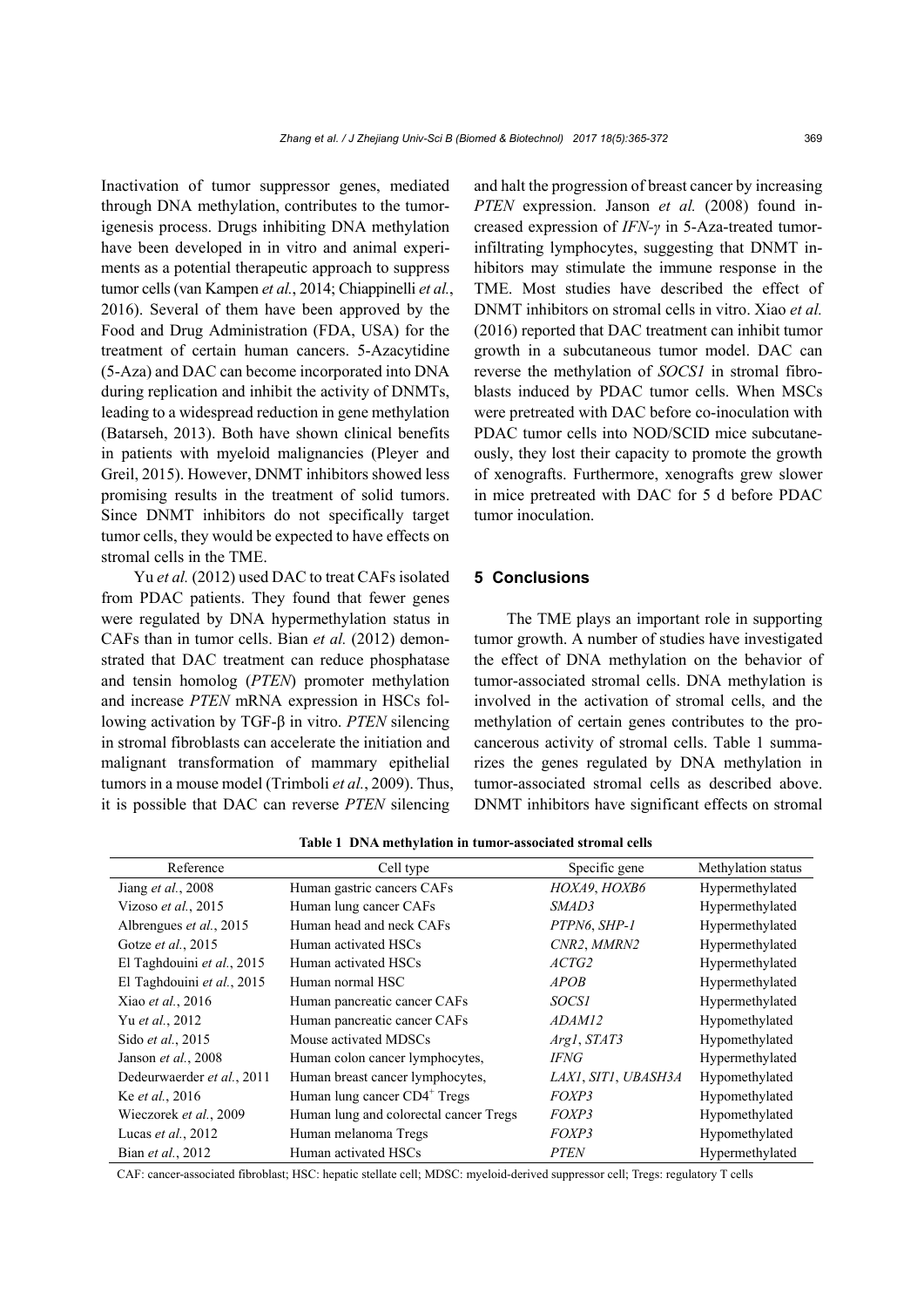cells, but most studies have been conducted in vitro due to the lack of animal models for studying stromal cell epigenetics in the TME. More studies are needed to help understand the mechanisms that regulate the behavior of tumor-associated stromal cells through DNA methylation or demethylation. Stroma-targeted therapies may be a promising novel strategy for treating certain stroma-prominent malignant tumors.

#### **Compliance with ethics guidelines**

Meng-wen ZHANG, Kenji FUJIWARA, Xu CHE, Shu ZHENG, and Lei ZHENG declare that they have no conflict of interest.

This article does not contain any studies with human or animal subjects performed by any of the authors.

#### **References**

Ahmed, S.F., Farquharson, C., 2010. The effect of GH and IGF1 on linear growth and skeletal development and their modulation by SOCS proteins. *J. Endocrinol.*, **206**(3): 249-259.

http://dx.doi.org/10.1677/JOE-10-0045

- Albrengues, J., Bertero, T., Grasset, E., *et al.*, 2015. Epigenetic switch drives the conversion of fibroblasts into proinvasive cancer-associated fibroblasts. *Nat. Commun.*, **6**:10204. http://dx.doi.org/10.1038/ncomms10204
- Amodio, N., Bellizzi, D., Leotta, M., *et al.*, 2013. miR-29b induces SOCS-1 expression by promoter demethylation and negatively regulates migration of multiple myeloma and endothelial cells. *Cell Cycle*, **12**(23):3650-3662. http://dx.doi.org/10.4161/cc.26585
- Batarseh, K.I., 2013. Antineoplastic activities, apoptotic mechanism of action and structural properties of a novel silver(I) chelate. *Curr. Med. Chem.*, **20**(18):2363-2373. http://dx.doi.org/10.2174/0929867311320180007
- Berraondo, P., Minute, L., Ajona, D., *et al.*, 2016. Innate immune mediators in cancer: between defense and resistance. *Immunol. Rev.*, **274**(1):290-306. http://dx.doi.org/10.1111/imr.12464
- Bian, E.B., Huang, C., Ma, T.T., *et al.*, 2012. DNMT1 mediated PTEN hypermethylation confers hepatic stellate cell activation and liver fibrogenesis in rats. *Toxicol. Appl. Pharmacol.*, **264**(1):13-22. http://dx.doi.org/10.1016/j.taap.2012.06.022
- Bird, A., 2007. Perceptions of epigenetics. *Nature*, **447**(7143): 396-398.

http://dx.doi.org/10.1038/nature05913

- Bock, C., Beerman, I., Lien, W.H., *et al.*, 2012. DNA methylation dynamics during in vivo differentiation of blood and skin stem cells. *Mol. Cell*, **47**(4):633-647. http://dx.doi.org/10.1016/j.molcel.2012.06.019
- Broske, A.M., Vockentanz, L., Kharazi, S., *et al.*, 2009. DNA methylation protects hematopoietic stem cell multipotency from myeloerythroid restriction. *Nat. Genet.*, **41**(11):

1207-1215.

http://dx.doi.org/10.1038/ng.463

Cheung, P., Allis, C.D., Sassone-Corsi, P., 2000. Signaling to chromatin through histone modifications. *Cell*, **103**(2): 263-271.

http://dx.doi.org/10.1016/S0092-8674(00)00118-5

- Chiappinelli, K.B., Zahnow, C.A., Ahuja, N., *et al.*, 2016. Combining epigenetic and immunotherapy to combat cancer. *Cancer Res.*, **76**(7):1683-1689. http://dx.doi.org/10.1158/0008-5472.CAN-15-2125
- Cui, H., Onyango, P., Brandenburg, S., *et al.*, 2002. Loss of imprinting in colorectal cancer linked to hypomethylation of H19 and IGF2. *Cancer Res.*, **62**(22):6442-6446.
- Dedeurwaerder, S., Desmedt, C., Calonne, E., *et al.*, 2011. DNA methylation profiling reveals a predominant immune component in breast cancers. *EMBO Mol. Med.*, **3**(12):726-741. http://dx.doi.org/10.1002/emmm.201100801
- de Wever, O., Demetter, P., Mareel, M., *et al.*, 2008. Stromal myofibroblasts are drivers of invasive cancer growth. *Int. J. Cancer*, **123**(10):2229-2238. http://dx.doi.org/10.1002/ijc.23925
- Easwaran, H., Tsai, H.C., Baylin, S.B., 2014. Cancer epigenetics: tumor heterogeneity, plasticity of stem-like states, and drug resistance. *Mol. Cell*, **54**(5):716-727. http://dx.doi.org/10.1016/j.molcel.2014.05.015
- El Taghdouini, A., Sorensen, A.L., Reiner, A.H., *et al.*, 2015. Genome-wide analysis of DNA methylation and gene expression patterns in purified, uncultured human liver cells and activated hepatic stellate cells. *Oncotarget*, **6**(29):26729-26745. http://dx.doi.org/10.18632/oncotarget.4925
- Esteller, M., 2007. Cancer epigenomics: DNA methylomes and histone-modification maps. *Nat. Rev. Genet.*, **8**(4): 286-298.

http://dx.doi.org/10.1038/nrg2005

Feig, C., Gopinathan, A., Neesse, A., *et al.*, 2012. The pancreas cancer microenvironment. *Clin. Cancer Res.*, **18**(16): 4266-4276.

http://dx.doi.org/10.1158/1078-0432.CCR-11-3114

- Garzon, R., Calin, G.A., Croce, C.M., 2009. MicroRNAs in Cancer. *Annu. Rev. Med.*, **60**(1):167-179.
- http://dx.doi.org/10.1146/annurev.med.59.053006.104707 Gascard, P., Tlsty, T.D., 2016. Carcinoma-associated fibroblasts: orchestrating the composition of malignancy. *Genes Dev.*, **30**(9):1002-1019.

http://dx.doi.org/10.1101/gad.279737.116

Gibb, E.A., Brown, C.J., Lam, W.L., 2011. The functional role of long non-coding RNA in human carcinomas. *Mol. Cancer*, **10**(1):38.

http://dx.doi.org/10.1186/1476-4598-10-38

Gotze, S., Schumacher, E.C., Kordes, C., *et al.*, 2015. Epigenetic changes during hepatic stellate cell activation. *PLoS ONE*, **10**(6):e0128745.

http://dx.doi.org/10.1371/journal.pone.0128745

Gronbaek, K., Hother, C., Jones, P.A., 2007. Epigenetic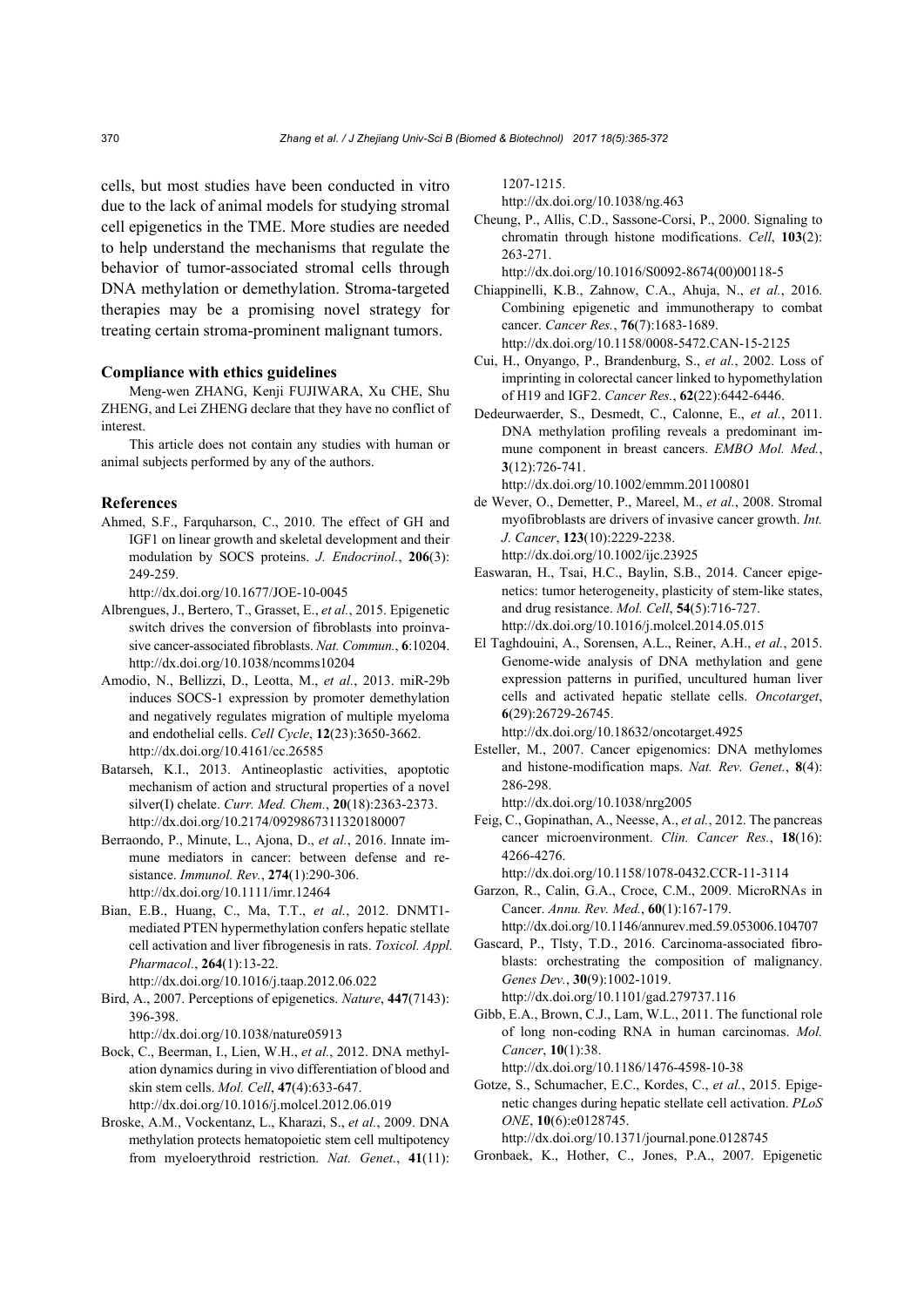changes in cancer. *APMIS*, **115**(10):1039-1059.

http://dx.doi.org/10.1111/j.1600-0463.2007.apm\_636.xml.x Hanahan, D., Weinberg, R.A., 2011. Hallmarks of cancer: the

- next generation. *Cell*, **144**(5):646-674. http://dx.doi.org/10.1016/j.cell.2011.02.013
- Hinz, B., Phan, S.H., Thannickal, V.J., *et al.*, 2007. The myofibroblast: one function, multiple origins. *Am. J. Pathol.*, **170**(6):1807-1816. http://dx.doi.org/10.2353/ajpath.2007.070112
- Iba, K., Albrechtsen, R., Gilpin, B.J., *et al.*, 1999. Cysteinerich domain of human ADAM 12 (meltrin α) supports tumor cell adhesion. *Am. J. Pathol.*, **154**(5):1489-1501. http://dx.doi.org/10.1016/S0002-9440(10)65403-X
- Iorio, M.V., Piovan, C., Croce, C.M., 2010. Interplay between microRNAs and the epigenetic machinery: an intricate network. *Biochim. Biophys. Acta*, **1799**(10-12):694-701. http://dx.doi.org/10.1016/j.bbagrm.2010.05.005
- Ishii, G., Ochiai, A., Neri, S., 2016. Phenotypic and functional heterogeneity of cancer-associated fibroblast within the tumor microenvironment. *Adv. Drug Deliv. Rev.*, **99**(Pt B): 186-196.
- http://dx.doi.org/10.1016/j.addr.2015.07.007 Janson, P.C., Marits, P., Thorn, M., *et al.*, 2008. CpG methyl-
- ation of the *IFNG* gene as a mechanism to induce immunosuppression in tumor-infiltrating lymphocytes. *J. Immunol.*, **181**(4):2878-2886. http://dx.doi.org/10.4049/jimmunol.181.4.2878
- Jiang, L., Gonda, T.A., Gamble, M.V., *et al.*, 2008. Global hypomethylation of genomic DNA in cancer-associated myofibroblasts. *Cancer Res.*, **68**(23):9900-9908. http://dx.doi.org/10.1158/0008-5472.CAN-08-1319
- Karagiannis, G.S., Poutahidis, T., Erdman, S.E., *et al.*, 2012. Cancer-associated fibroblasts drive the progression of metastasis through both paracrine and mechanical pressure on cancer tissue. *Mol. Cancer Res.*, **10**(11):1403-1418. http://dx.doi.org/10.1158/1541-7786.MCR-12-0307
- Ke, X., Zhang, S., Xu, J., *et al.*, 2016. Non-small-cell lung cancer-induced immunosuppression by increased human regulatory T cells via Foxp3 promoter demethylation. *Cancer Immunol. Immunother.*, **65**(5):587-599. http://dx.doi.org/10.1007/s00262-016-1825-6
- Kouzarides, T., 2007. Chromatin modifications and their function. *Cell*, **128**(4):693-705. http://dx.doi.org/10.1016/j.cell.2007.02.005
- Ling, H., Spizzo, R., Atlasi, Y., *et al.*, 2013. CCAT2, a novel noncoding RNA mapping to 8q24, underlies metastatic progression and chromosomal instability in colon cancer. *Genome Res.*, **23**(9):1446-1461. http://dx.doi.org/10.1101/gr.152942.112
- Liu, H.X., Li, X.L., Dong, C.F., 2015. Epigenetic and metabolic regulation of breast cancer stem cells. *J. Zhejiang Univ.-Sci. B (Biomed. & Biotechnol.)*, **16**(1):10-17. http://dx.doi.org/10.1631/jzus.B1400172
- Luperchio, T.R., Wong, X., Reddy, K.L., 2014. Genome regulation at the peripheral zone: lamina associated domains in development and disease. *Curr. Opin. Genet. Dev.*, **25**:

50-61.

http://dx.doi.org/10.1016/j.gde.2013.11.021

Mann, J., Chu, D.C., Maxwell, A., *et al.*, 2010. MeCP2 controls an epigenetic pathway that promotes myofibroblast transdifferentiation and fibrosis. *Gastroenterology*, **138**(2): 705-714.

http://dx.doi.org/10.1053/j.gastro.2009.10.002

Mueller, M.M., Fusenig, N.E., 2004. Friends or foes—bipolar effects of the tumour stroma in cancer. *Nat. Rev. Cancer*, **4**(11):839-849.

http://dx.doi.org/10.1038/nrc1477

Neesse, A., Algul, H., Tuveson, D.A., *et al.*, 2015. Stromal biology and therapy in pancreatic cancer: a changing paradigm. *Gut*, **64**(9):1476-1484.

http://dx.doi.org/10.1136/gutjnl-2015-309304

Page, A., Paoli, P., Moran, S.E., *et al.*, 2016. Hepatic stellate cell transdifferentiation involves genome-wide remodeling of the DNA methylation landscape. *J. Hepatol.*, **64**(3): 661-673.

http://dx.doi.org/10.1016/j.jhep.2015.11.024

Peric-Hupkes, D., Meuleman, W., Pagie, L., *et al.*, 2010. Molecular maps of the reorganization of genome-nuclear lamina interactions during differentiation. *Mol. Cell*, **38**(4):603-613.

http://dx.doi.org/10.1016/j.molcel.2010.03.016

- Pinzani, M., Rombouts, K., Colagrande, S., 2005. Fibrosis in chronic liver diseases: diagnosis and management. *J. Hepatol.*, **42**(Suppl. 1):S22-S36. http://dx.doi.org/10.1016/j.jhep.2004.12.008
- Pleyer, L., Greil, R., 2015. Digging deep into "dirty" drugs modulation of the methylation machinery. *Drug Metab. Rev.*, **47**(2):252-279.

http://dx.doi.org/10.3109/03602532.2014.995379 Rabinovich, E.I., Kapetanaki, M.G., Steinfeld, I., *et al.*, 2012. Global methylation patterns in idiopathic pulmonary fi-

brosis. *PLoS ONE*, **7**(4):e33770. http://dx.doi.org/10.1371/journal.pone.0033770

- Rucki, A.A., Zheng, L., 2014. Pancreatic cancer stroma: understanding biology leads to new therapeutic strategies. *World J. Gastroenterol.*, **20**(9):2237-2246. http://dx.doi.org/10.3748/wjg.v20.i9.2237
- Schuyler, R.P., Merkel, A., Raineri, E., *et al.*, 2016. Distinct trends of DNA methylation patterning in the innate and adaptive immune systems. *Cell Rep.*, **17**(8):2101-2111. http://dx.doi.org/10.1016/j.celrep.2016.10.054
- Sharma, S., Kelly, T.K., Jones, P.A., 2010. Epigenetics in cancer. *Carcinogenesis*, **31**(1):27-36. http://dx.doi.org/10.1093/carcin/bgp220
- Sido, J.M., Yang, X., Nagarkatti, P.S., *et al.*, 2015. Δ<sup>9</sup>-Tetrahydrocannabinol-mediated epigenetic modifications elicit myeloid-derived suppressor cell activation via STAT3/S100A8. *J. Leukoc. Biol.*, **97**(4):677-688. http://dx.doi.org/10.1189/jlb.1A1014-479R
- Smith, Z.D., Meissner, A., 2013. DNA methylation: roles in mammalian development. *Nat. Rev. Genet.*, **14**:204-220. http://dx.doi.org/10.1038/nrg3354